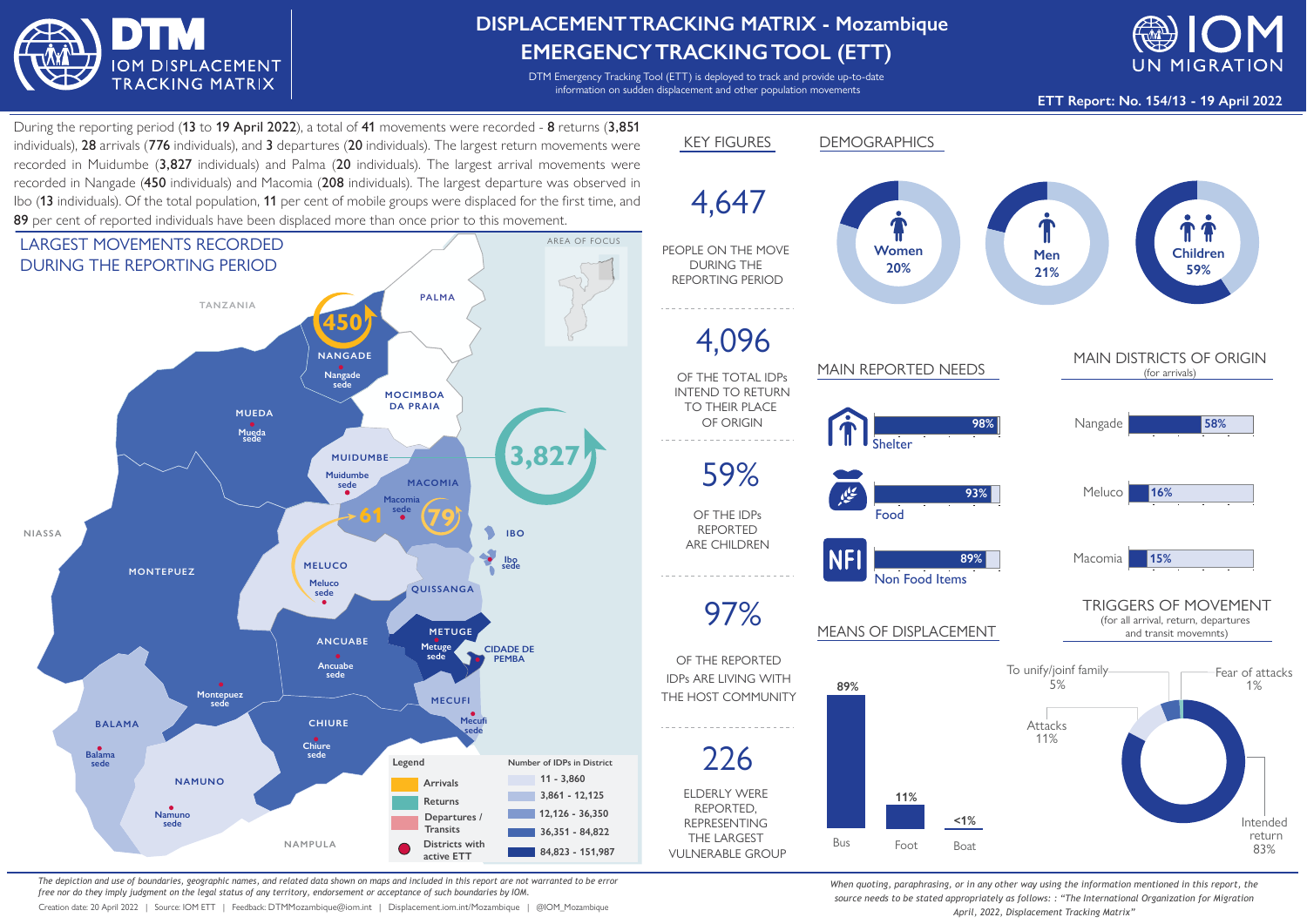

SUPPORTED BY:

G

**USAID** 

**Irish Aid** 

Rialtas na hÉireann<br>Government of Ireland

Humanitarian Aid





**Website : https://displacement.iom.int/mozambique** Feedback: DTMMozambique@iom.int @IOM\_Mozambique

**When quoting, paraphrasing, or in any other way using the information mentioned in this report, the source needs to be stated appropriately as follows:"The International Organization for Migration, April, 2022, Displacement Tracking Matrix"**